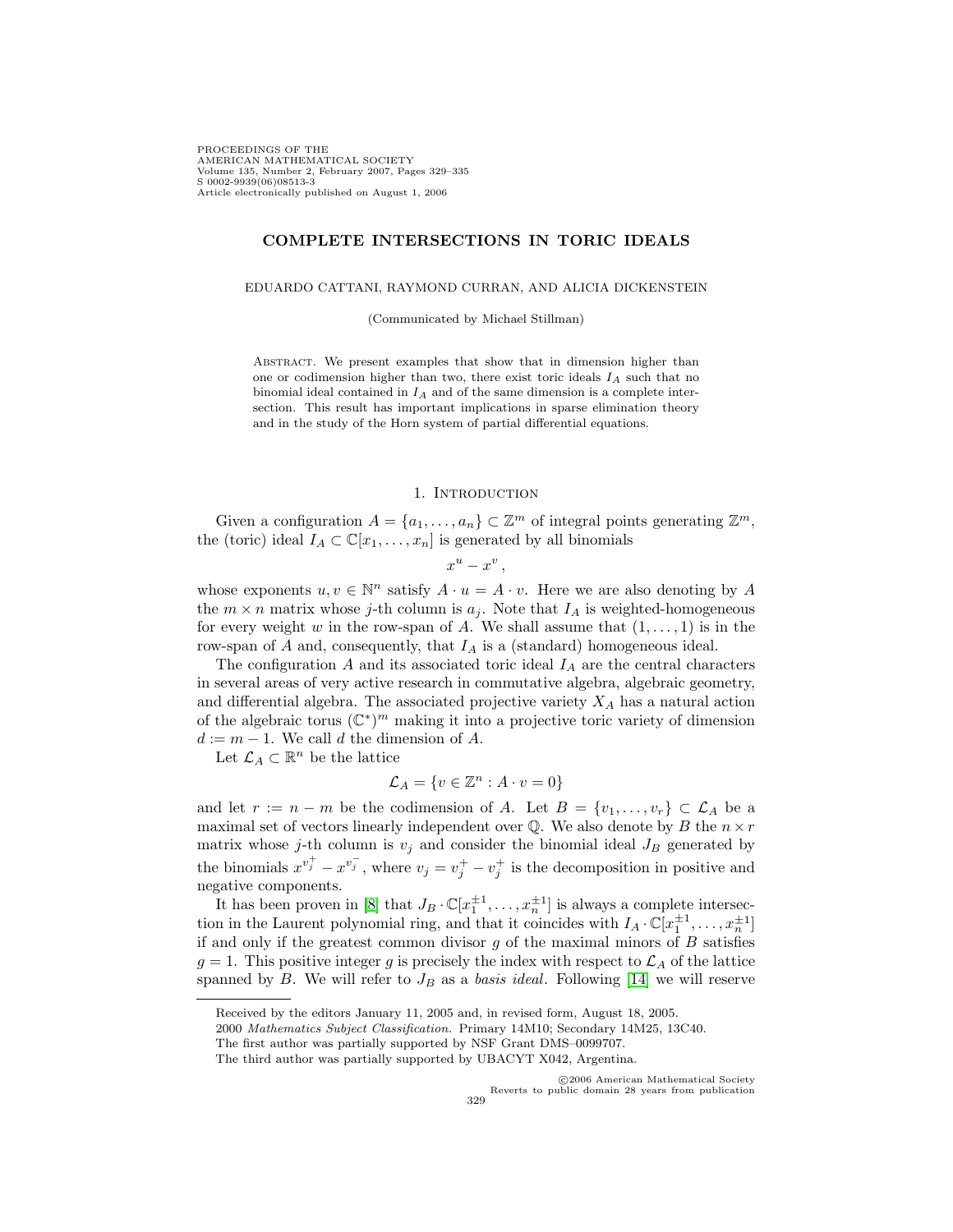the term lattice basis ideal for the case when B is a Z-basis of  $\mathcal{L}_A$ . Clearly  $J_B \subset I_A$ and, in general, this containment is proper.

In this note we study a question that arises naturally in the study of A-discriminants [\[7\]](#page-5-0) and of Horn systems of differential equations [\[6\]](#page-5-1): does every toric ideal contain a complete intersection basis ideal (i.e., a complete intersection binomial ideal of the same dimension)? This is indeed the case if  $X_A$  is a monomial curve  $(d = 1)$  or in the codimension two case  $(r = 2)$ . The purpose of this note is to show that in any dimension higher than one and any codimension higher than two, there exist toric ideals  $I_A$  such that no basis ideal contained in  $I_A$  is a complete intersection.

We recall that the dual variety  $X_A^*$  of  $X_A$  is the Zarisky closure of the locus of hyperplanes tangent to  $X_A$  at a smooth point. When  $X_A^*$  is a hypersurface, its defining equation is the A-discriminant. This notion, introduced by Gel'fand, Kapranov, and Zelevinsky [\[12\]](#page-6-2), generalizes the classical notion of the discriminant of a univariate polynomial. Dickenstein and Sturmfels [\[7\]](#page-5-0) have shown how to compute A-discriminants for codimension two (i.e.,  $n - m = 2$ ) configurations. A key ingredient of this work is the fact that every basis ideal in a codimension two toric ideal is a complete intersection. Our results show that a different approach is needed to describe A-discriminants in higher codimensions.

The work of Gel'fand et al. on sparse elimination was a step toward the study of A-hypergeometric (or GKZ) systems. Consider the "quantized" version of the ideal  $I_A$ , that is, the left ideal  $H_A(\beta)$  in the Weyl algebra

$$
D_n = \mathbb{C}\langle x_1, \ldots, x_n, \partial_1, \ldots, \partial_n \rangle
$$

generated by the toric operators  $\partial^u - \partial^v$ ,  $A \cdot u = A \cdot v$  together with the Euler operators associated with the  $(\mathbb{C}^*)^m$  action:

$$
a_{j1}x_1\partial_1+\cdots+a_{jn}x_n\partial_n-\beta_j,
$$

where  $\beta = (\beta_1, \ldots, \beta_m) \in \mathbb{C}^m$ . An A-hypergeometric function of degree  $\beta$  is a locally defined (multivalued) holomorphic function  $\mathbb{C}^n$  annihilated by  $H_A(\beta)$ . This notion of hypergeometric functions encompasses most of the classical univariate and multivariate hypergeometric functions. GKZ systems are holonomic for all choices of parameters  $\beta$ , and so in particular, the corresponding spaces of A-hypergeometric functions are finite dimensional. Another classical multivariable generalization of hypergeometric differential equations is given by the Horn systems, which are closely related to the GKZ systems. A Horn system consists of the Euler operators and only those toric operators coming from a basis ideal  $J_B$  contained in  $I_A$ . Dickenstein, Matusevich, and Sadykov [\[6\]](#page-5-1) have shown that, in codimension two, the behavior of an A-hypergeometric system and that of any of its associated Horn systems is not very different. This relies on the fact that such basis ideals are complete intersections. However, if the basis ideal is not a complete intersection, the Horn system has an infinite dimensional local solution space for all choices of parameters and, thus, is never holonomic. Our examples show that in the general multivariate case, the A-hypergeometric and Horn systems have essentially distinct behavior.

## 2. Preliminaries

The study of binomial ideals is intimately connected with the study of (affine) semigroup algebras. It is from this perspective, and beginning with the work of Herzog [\[13\]](#page-6-3) and Delorme [\[5\]](#page-5-2), that the question of classifying complete intersection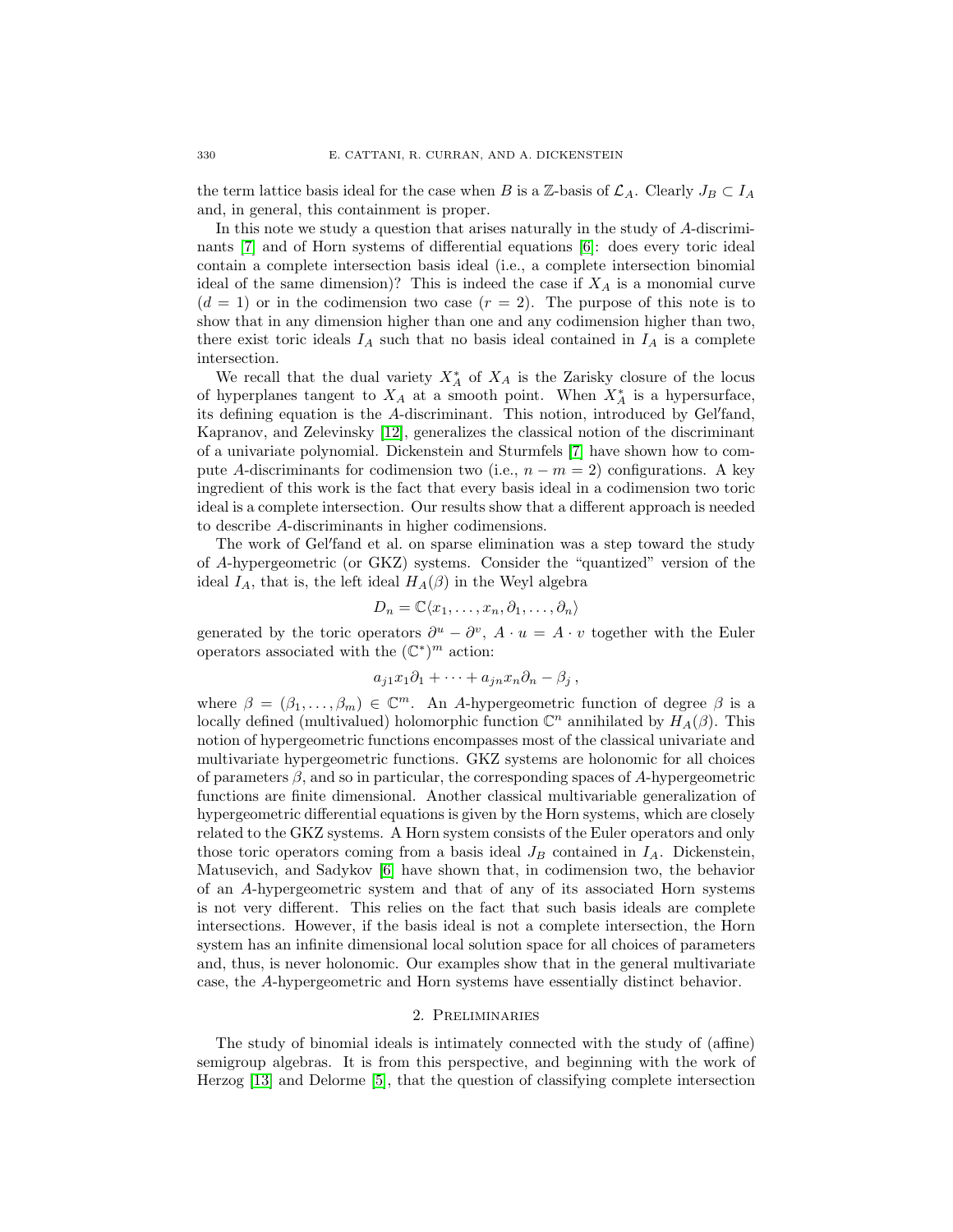binomial ideals has been extensively studied by many authors [\[1,](#page-5-3) [2,](#page-5-4) [3,](#page-5-5) [9,](#page-6-4) [10,](#page-6-5) [11,](#page-6-6) [14,](#page-6-1) [15,](#page-6-7) [16,](#page-6-8) [17,](#page-6-9) [18,](#page-6-10) [20,](#page-6-11) [21,](#page-6-12) [22\]](#page-6-13). A combinatorial characterization of these ideals is given in  $[11]$  in terms of a choice of  $B$  and the notion of mixed matrices; that is, matrices such that every column contains a strictly positive and a strictly negative entry. Note that since the columns of the matrix  $B$  add up to zero,  $B$  is automatically mixed. The following result follows from [\[8,](#page-6-0) Theorem 2.1] and [\[11,](#page-6-6) Theorem 2.3] (see also  $[17,$  Theorem 2.7]).

<span id="page-2-1"></span>**Theorem 2.1.** The ideal  $J_B$  is a complete intersection if and only if for every mixed  $n' \times r'$ -submatrix  $B' \subset B$  we have  $n' \geq r'$ .

Since a mixed submatrix must contain at least two rows it follows that:

**Corollary 2.2.** If  $r \leq 2$ , every basis ideal  $J_B$  is a complete intersection.

It is also easy to prove that if  $m = 2$ , i.e., for  $X_A$  a monomial projective curve, there exists  $B$  such that  $J_B$  is a complete intersection. Indeed, let

$$
(2.1) \qquad A = \left( \begin{array}{cccc} 1 & 1 & \cdots & 1 \\ a_1 & a_2 & \cdots & a_n \end{array} \right),
$$

where  $a_1 \leq \cdots \leq a_n$  are coprime. Performing a row operation that does not change  $I_A$ , we may assume without loss of generality that  $a_1 = 0$ , and therefore all  $a_j \geq 0$ . Consider now the following choice of B:

(2.2) 
$$
B = \begin{pmatrix} a_3 - a_2 & a_4 - a_3 & \cdots & a_n - a_{n-1} \\ -a_3 & 0 & \cdots & 0 \\ a_2 & -a_4 & \cdots & 0 \\ 0 & a_3 & \ddots & 0 \\ \vdots & \vdots & \ddots & -a_n \\ 0 & 0 & \cdots & a_{n-1} \end{pmatrix}
$$

Since  $a_{i+1} - a_i \geq 0$ , it follows that every mixed submatrix of B must contain more rows than columns and therefore  $J_B$  is a complete intersection.

.

Note that already in the simplest case of the twisted cubic; i.e., the curve  $X_A$ associated with

$$
A = \left(\begin{array}{rrr} 1 & 1 & 1 & 1 \\ 0 & 1 & 2 & 3 \end{array}\right),
$$

the toric ideal  $I_A$  is not a complete intersection, but it does contain a complete intersection basis ideal.

Given a vector  $v \in \mathbb{Z}^n$ , we define the support of v:

<span id="page-2-2"></span> $supp(v) := \{i \in \{1, ..., n\} : v_i \neq 0\}.$ 

Similarly we set  $\text{supp}^+(v) := \{i : v_i > 0\}$ ,  $\text{supp}^-(v) := \{i : v_i < 0\}$ . If  $u, v \in \mathbb{Z}^n$ , we say that u is conformal to v if  $\text{supp}^+(u) \subset \text{supp}^+(v)$  and  $\text{supp}^-(u) \subset \text{supp}^-(v)$ .

Given a configuration  $A = \{a_1, \ldots, a_n\} \subset \mathbb{Z}^m$ , a vector  $v \in \mathcal{L}_A$  is called a *circuit* if its support is minimal among all elements in  $\mathcal{L}_A$  relative to inclusion. As shown in the proof of [\[19,](#page-6-14) Lemma 4.9], if u is a circuit in  $\mathcal{L}_A$  of maximal dimension m with  $\text{supp}(u) = \{i_1, \ldots, i_{m+1}\}\$ , then up to a multiple:

(2.3) 
$$
u = \sum_{j=1}^{m+1} (-1)^j \det (a_{i_1}, \ldots, a_{i_{j-1}}, a_{i_{j+1}}, \ldots, a_{i_{m+1}}) e_{i_j}.
$$

<span id="page-2-0"></span>The following is Lemma 4.10 in [\[19\]](#page-6-14).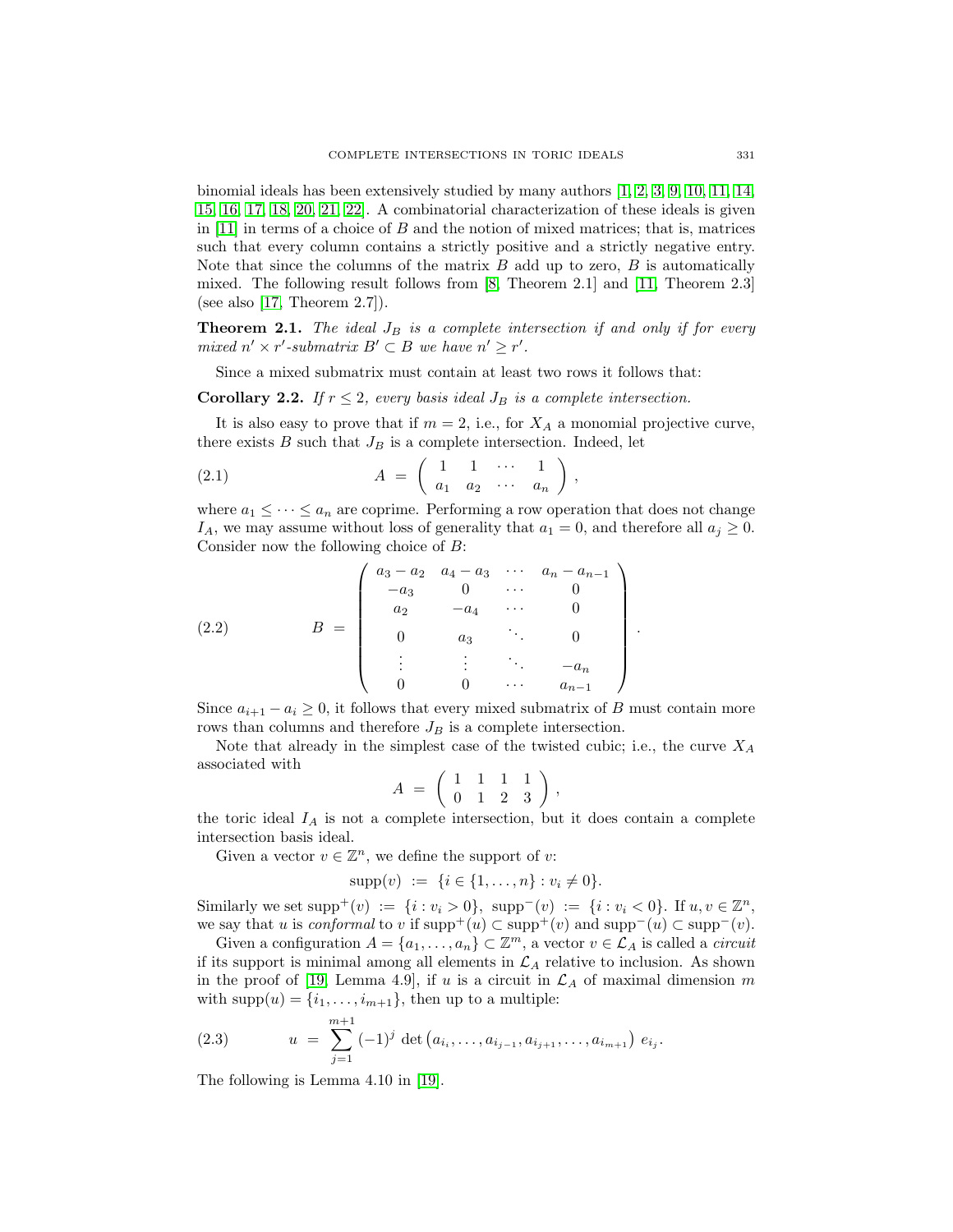**Lemma 2.3.** Every vector  $v \in \mathcal{L}_A$  may be written as a non-negative rational linear combination of  $n - m$  circuits each of which is conformal to v.

**Definition 2.4.** Given a configuration  $A = \{a_1, \ldots, a_n\} \subset \mathbb{Z}^m$ , we say that a basis ideal  $J_B$  is generated by circuits if and only if each of the column vectors of  $B$  is a circuit in  $\mathcal{L}_A$ .

<span id="page-3-1"></span>**Proposition 2.5.** A toric ideal  $I_A$  contains a complete intersection basis ideal if and only if it contains a complete intersection basis ideal generated by circuits.

*Proof.* Let  $\{v_1,\ldots,v_r\} \subset \mathcal{L}_A$  be a  $\mathbb Q$ -linearly independent set defining a complete intersection basis ideal. Let  $i \in \{1, ..., r\}$  be the smallest index such that  $v_i$  is not a circuit. Using Lemma [2.3](#page-2-0) write  $v_i$  as a non-negative rational combination of circuits  $w_1^i, \ldots, w_r^i$ :

$$
v_i = q_1 w_1^i + \cdots + q_r w_r^i.
$$

Clearly, some  $w_j^i$  must be linearly independent from  $\{v_k, k \neq i\}$ , hence we may replace  $v_i$  by the circuit  $w_j^i$  to obtain a new Q-linearly independent set. Continuing in this manner we obtain a linearly independent set  $\{w_1, \ldots, w_r\}$  consisting of circuits and such that  $w_i$  is conformal to  $v_i$ .

Let B (respectively C) denote the matrix whose columns are the vectors  $v_i$ (respectively  $w_i$ ). Since  $w_i$  is conformal to  $v_i$ , it follows that if  $C'$  is a mixed submatrix of C, then the corresponding submatrix  $B'$  of B is also mixed. Hence, by Theorem [2.1,](#page-2-1) if  $J_B$  is a complete intersection, so is  $J_C$ .

# 3. Toric ideals of dimension at least two

In this section we will exhibit examples of configurations in any dimension  $d = m - 1 \geq 2$ , which do not contain any complete intersection basis ideal. By assumption we may suppose that  $A \subset \{1\} \times \mathbb{Z}^d$ . By abuse of notation we will identify A with its projection onto  $\mathbb{Z}^d$ .

<span id="page-3-0"></span>**Theorem 3.1.** Let A be the vertex set of a lattice polytope in  $\mathbb{R}^d$  and  $n = |A|$ . There exists  $N = N(d)$  such that, for  $n \geq N$ ,  $I_A$  does not contain any complete intersection basis ideal.

*Proof.* Let  $B \subset \mathbb{Z}^{n \times (n-m)}$  be such that its columns are a Q-basis of the kernel lattice  $\mathcal{L}_A$ . Note that every column of B must contain at least two strictly positive and two strictly negative entries since, otherwise, one of the points in A would be in the convex hull of some of the other points in  $A$  and that is impossible by assumption.

Suppose  $J_B$  is a complete intersection. It then follows from Theorem [2.1](#page-2-1) that every  $(n-m-1)\times(n-m)$  minor of B must be non-mixed. In other words, for any subset  $J \subset \{1,\ldots,n\}, |J| = m+1$ , there exists a column  $v_i$  of B such that either the positive support supp<sup>+</sup>(v<sub>i</sub>) or the negative support supp<sup>-</sup>(v<sub>i</sub>) is contained in J. Clearly, there are  $\binom{n}{d+2}$  index sets J of cardinality  $m + 1 = d + 2$ .

Now, for a given  $v_i$ , its positive support contains at least two indices and therefore it may be contained in at most  $\binom{n-2}{d}$  distinct index sets J of cardinality  $m+1$ . Thus, since B has  $n - d - 1$  columns and taking into account the positive and negative supports, the condition may be satisfied for at most

$$
2(n-d-1)\binom{n-2}{d}
$$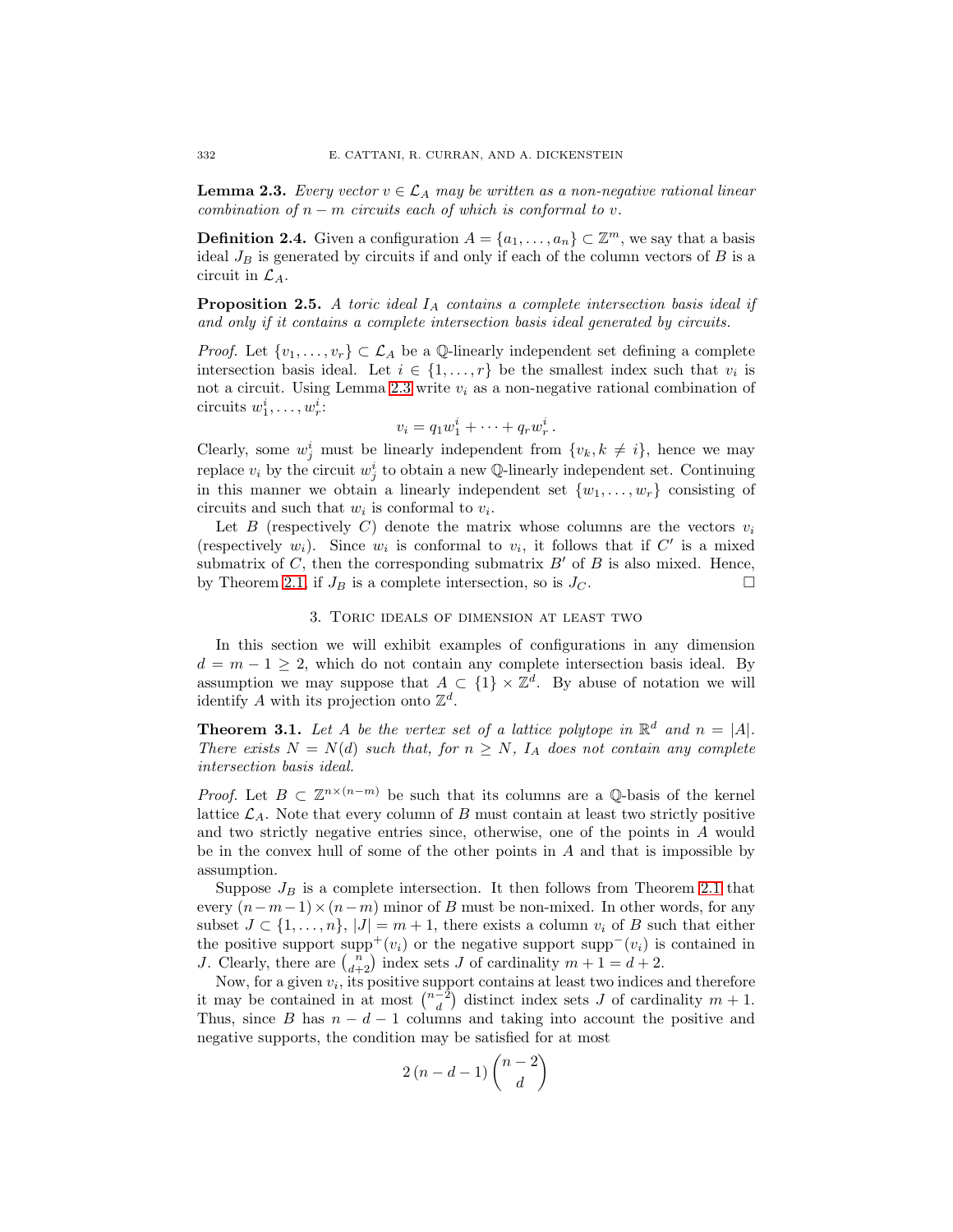<span id="page-4-0"></span>index sets  $J$ . But for  $n$  sufficiently large

$$
\binom{n}{d+2} > 2\left(n-d-1\right)\binom{n-2}{d}
$$

since the left-hand side is a polyomial in n of degree  $d + 2$  with positive leading term, while the right-hand side is a polynomial in n of degree  $d+1$ .

<span id="page-4-1"></span>Remark 3.2. In the planar case  $d = 2$ , the inequality [\(3.1\)](#page-4-0) is satisfied for  $n \geq 22$ . However, it is clear that the estimates above are very rough and that one should expect Theorem [3.1](#page-3-0) to hold for n considerably smaller than 22.

**Example 3.3.** Consider a configuration  $\{a_1, \ldots, a_{10}\}$  of ten points in  $\mathbb{Z}^2$  that are the vertices of a polygon. We may assume them to be ordered counterclockwise. Given four indices  $1 \leq i < j < k < \ell \leq 10$ , there exists a relation

$$
\lambda_i a_i - \lambda_j a_j + \lambda_k a_k - \lambda_\ell a_\ell = 0,
$$

where  $\lambda_i, \lambda_j, \lambda_k, \lambda_\ell$  are positive integers. Such a relation defines a circuit in the lattice kernel  $\mathcal{L}_A$ . Using the computer algebra system CoCoA [\[4\]](#page-5-6), we searched for sets of seven such relations satisfying the condition in Theorem [2.1.](#page-2-1) The following is such an example. We have only indicated the sign of the coefficients since that is all that matters in Theorem [2.1](#page-2-1) and, for generic coefficients, the matrix  $B$  will be of maximal rank.

$$
B = \left(\begin{array}{cccccc} + & + & + & 0 & + & 0 & 0 \\ - & - & 0 & 0 & 0 & 0 & 0 \\ + & 0 & 0 & 0 & - & + & 0 \\ - & + & - & 0 & 0 & 0 & 0 \\ 0 & 0 & 0 & + & 0 & - & 0 \\ 0 & 0 & 0 & - & + & + & + \\ 0 & 0 & 0 & + & 0 & 0 & - \\ 0 & 0 & + & 0 & - & 0 & + \\ 0 & - & - & 0 & 0 & 0 & 0 \\ 0 & 0 & 0 & - & 0 & - & - \end{array}\right)
$$

<span id="page-4-2"></span>.

We were unable to obtain similar examples with  $n = 11$ . We suspect that Theorem [3.1](#page-3-0) holds for polygons in the plane with at least 11 vertices.

### 4. Toric ideals of codimension at least three

It follows from Remark [3.2](#page-4-1) that Theorem [3.1](#page-3-0) furnishes examples of toric ideals that do not contain any complete intersection basis ideal in codimension greater than twenty-one. In this section we will describe a different class of examples that show that in every codimension greater than two there exist toric ideals with that same property.

Let  $n = m + r$ , and consider a configuration consisting of the vertices of a cyclic polytope (we refer to [\[23\]](#page-6-15) for other properties of this important class of polytopes):

(4.1) 
$$
A = \begin{pmatrix} 1 & 1 & \cdots & 1 \\ t_1 & t_2 & \cdots & t_n \\ t_1^2 & t_2^2 & \cdots & t_n^2 \\ \vdots & \vdots & & \vdots \\ t_1^{m-1} & t_2^{m-1} & \cdots & t_n^{m-1} \end{pmatrix},
$$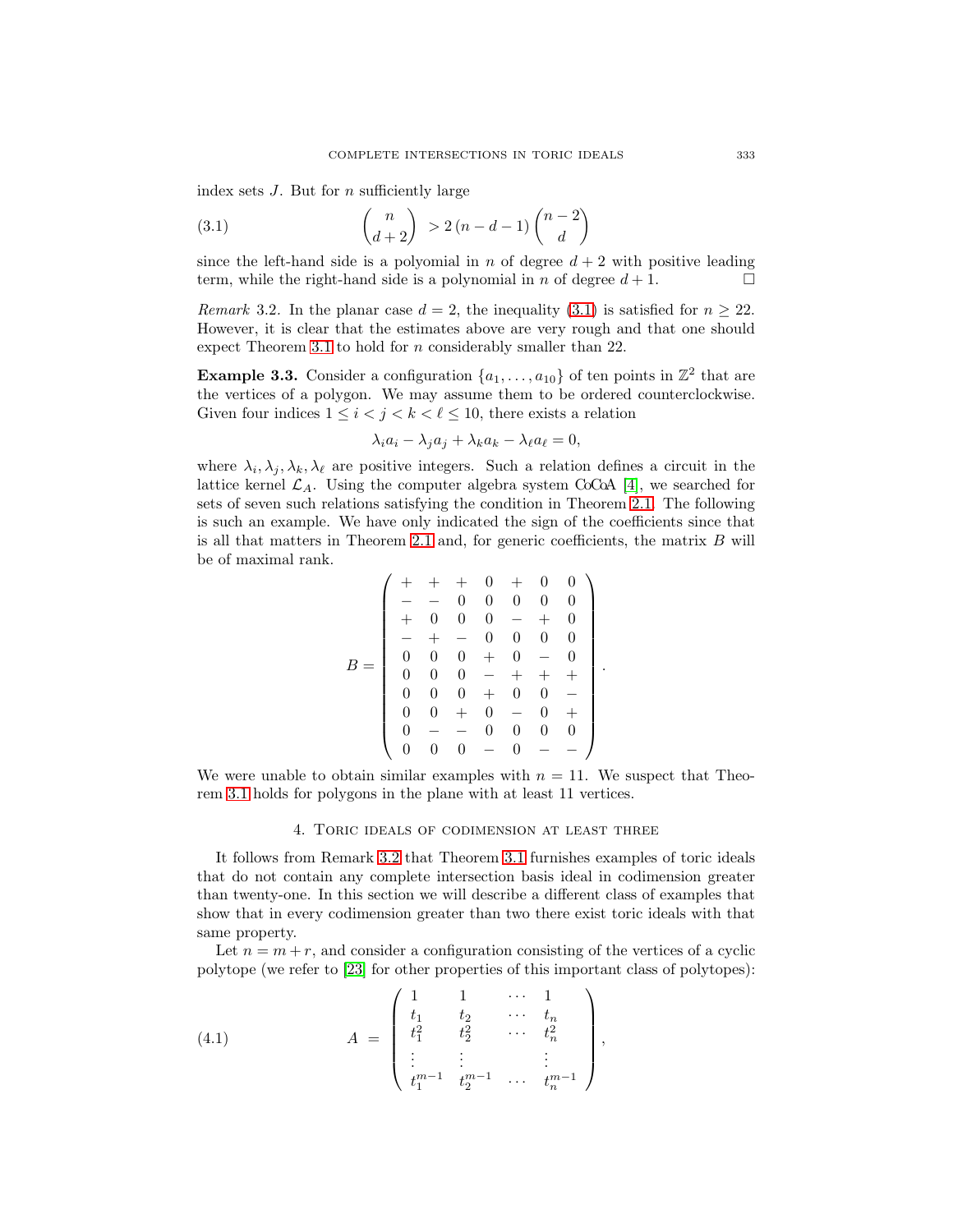<span id="page-5-7"></span>where  $0 < t_1 < t_2 < \cdots < t_n$  are integers. For appropriate choices of  $t_1, \ldots, t_n$ , the columns of A span  $\mathbb{Z}^m$ .

**Theorem 4.1.** Let  $r \geq 3$ . For  $n \geq 2(r^2 - r + 1)$  the toric ideal  $I_A$  associated with the matrix [\(4.1\)](#page-4-2) does not contain any complete intersection basis ideal.

*Proof.* According to Proposition [2.5,](#page-3-1) it suffices to show that  $I_A$  does not contain any complete intersection basis ideal generated by circuits that, up to constant, are given by the expression [\(2.3\)](#page-2-2). On the other hand, note that all maximal minors of A are non-zero and the determinant

$$
\det (a_{i_1}, \ldots, a_{i_{j-1}}, a_{i_{j+1}}, \ldots, a_{i_{m+1}})
$$

is strictly positive since it is the Vandermonde determinant for

$$
t_{i_i} < \cdots < t_{i_{j-1}} < t_{i_{j+1}} < \cdots < t_{i_{m+1}}.
$$

Therefore, if  $v \in \mathcal{L}_A$  is a circuit, then it will have exactly  $r-1$  zero entries while the remaining entries will alternate in sign.

This means that if B is an  $n \times r$  matrix whose columns are a circuit basis of  $\mathcal{L}_A$ , then each column of B contains exactly  $r - 1$  entries that are zero and B contains a total of  $r(r-1)$  zero entries. This implies that if  $n \geq 2(r^2 - r + 1)$ , B will have to contain two consecutive rows all of whose entries are non-zero. Let  $B'$  denote the  $2 \times 3$  submatrix consisting of those two rows. Since the signs of the columns are alternating,  $B'$  is mixed and, by Theorem [2.1,](#page-2-1)  $J_B$  is not a complete intersection. In fact, if B' consists of the j-th and k-th rows of B, the codimension two ideal  $\langle x_j, x_k \rangle$  is an associated prime ideal of  $J_B$ .

*Remark* 4.2. For  $r = 3$  the lower bound in Theorem [4.1](#page-5-7) is 14. One can show that for  $n \leq 11$  every toric ideal  $I_A$  admits a complete intersection basis ideal. We do not know if there are examples of configurations with  $n = 12$  or  $n = 13$  that do not admit any such basis ideals.

### **ACKNOWLEDGMENTS**

We are grateful to Bernd Sturmfels for many helpful conversations and to John Abbott and Lorenzo Robbiano of the CoCoA group for their programming assistance. We would also like to thank an anonymous referee for very useful comments.

### **REFERENCES**

- <span id="page-5-3"></span>[1] M. Barile, M. Morales, and A. Thoma. On simplicial toric varieties which are set-theoretic complete intersections. J. Algebra, 226(2):880–892, 2000. M[R1752767 \(2001i:14066\)](http://www.ams.org/mathscinet-getitem?mr=1752767)
- <span id="page-5-4"></span>[2] M. Barile, M. Morales, and A. Thoma. On free complete intersections. In Geometric and combinatorial aspects of commutative algebra (Messina, 1999), volume 217 of Lecture Notes in Pure and Appl. Math., pages 1–9. Dekker, New York, 2001. M[R1824213 \(2002c:13026\)](http://www.ams.org/mathscinet-getitem?mr=1824213)
- <span id="page-5-5"></span>[3] M. Barile, M. Morales, and A. Thoma. Set-theoretic complete intersections on binomials. Proc. Amer. Math. Soc., 130(7):1893–1903, 2002. M[R1896020 \(2003f:14058\)](http://www.ams.org/mathscinet-getitem?mr=1896020)
- <span id="page-5-6"></span>[4] CoCoATeam. CoCoA: a system for doing Computations in Commutative Algebra. Available at http://cocoa.dima.unige.it.
- <span id="page-5-2"></span>[5] C. Delorme. Sous-monoïdes d'intersection complète de N. Ann. Sci. École Norm. Sup.  $(4)$ , 9(1):145–154, 1976. M[R0407038 \(53:10821\)](http://www.ams.org/mathscinet-getitem?mr=0407038)
- <span id="page-5-1"></span>[6] A. Dickenstein, L. F. Matusevich, and T. Sadykov. Bivariate hypergeometric D-modules. Advances in Mathematics, 196(1):78–123, 2005. M[R2159296](http://www.ams.org/mathscinet-getitem?mr=2159296)
- <span id="page-5-0"></span>[7] A. Dickenstein and B. Sturmfels. Elimination theory in codimension 2. J. Symbolic Comput., 34:119–135, 2002. M[R1930829 \(2003h:14073\)](http://www.ams.org/mathscinet-getitem?mr=1930829)